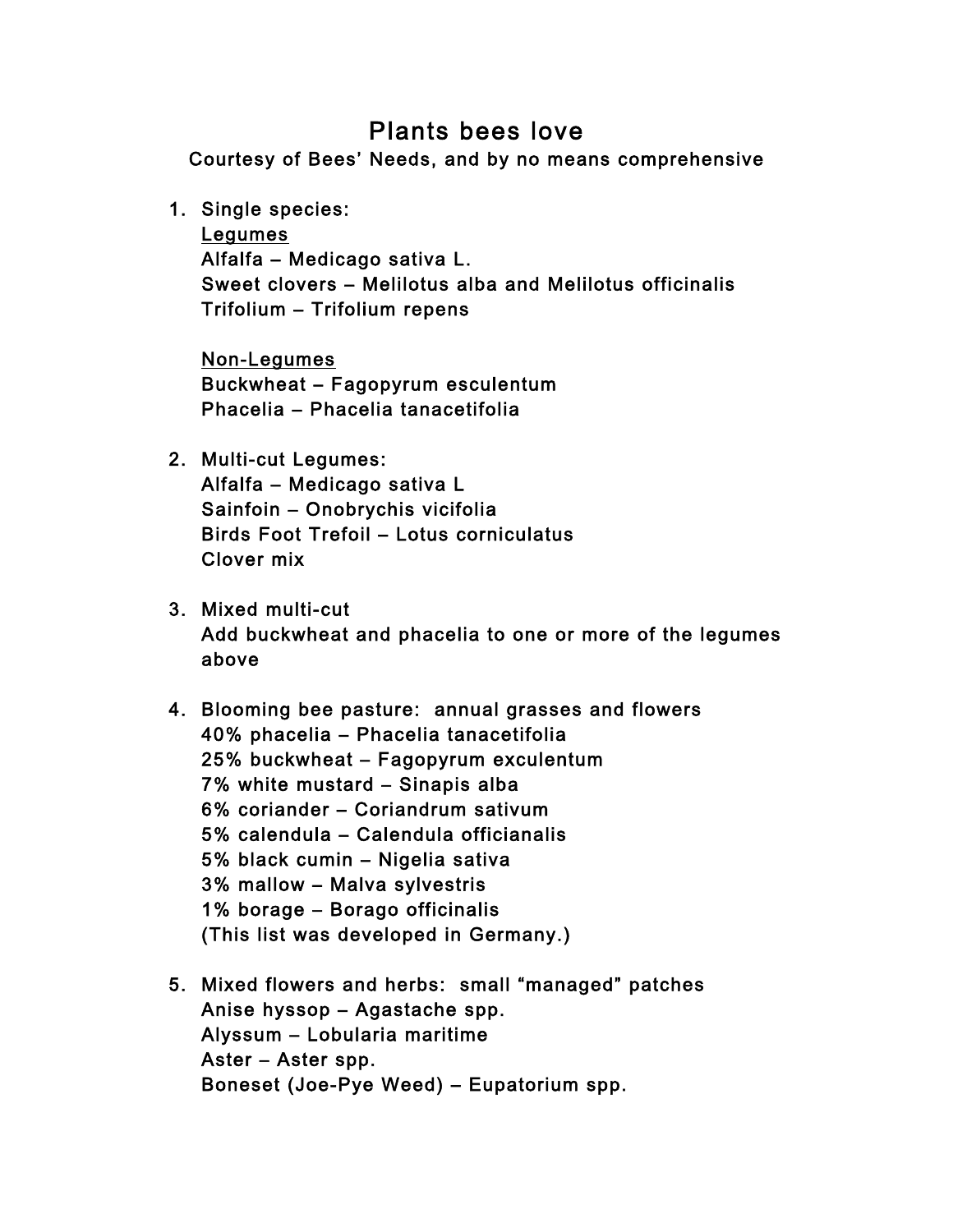Borage – Borago officinalis Butterfly weed – Asclepias tuberose Catnip – Nepeta cataria Chamomile – Matricaria recutita Coneflower – Rudbeckia spp. Crocus – Crocus vernus Dandelion – Taraxacum spp. Dead Nettle/Henbit – Lamium spp. Goldenrod – Solidago spp. Hyssop – Hyssopus officinalis Lavender – Lavandula spp. Lemon basil – Ocimum basilicum Lespedeza (Bush clover) – Lespedeza spp. Mallow – Malva sylvestris Marjoram – Origanum vulgare Milkweed – Asclepias spp. Mint – Mentha spp. Motherwort – Leonurus cardiaca Mountain-mint – Pycnathemum pilosum Mustard – Brassica spp. Rosemary – Rosmarinus officinalis Rue – Ruta graveolens Sage – Salvia spp. Sunflower – Helianthus spp. Thistles – Cirsium spp. Thyme – Thymus spp. Yarrow – Achillea millefolium

## 6. Field and Forest: hedgerow choices

Shrubs Assorted berries: e.g. Highbush blueberry – Vaccinium corymbosum; Raspberry/Blackberry – Rubus spp. Blue spirea – Caryopteris incana Buttonbush – Cephalanthus occidentalis Chastebush – Vitex negundo Elder – Sambucus spp. Gallberry – Ilex glabra Groundsel – Baccharis spp. Holly – Ilex spp, Mock Orange – Philadelphus indorus